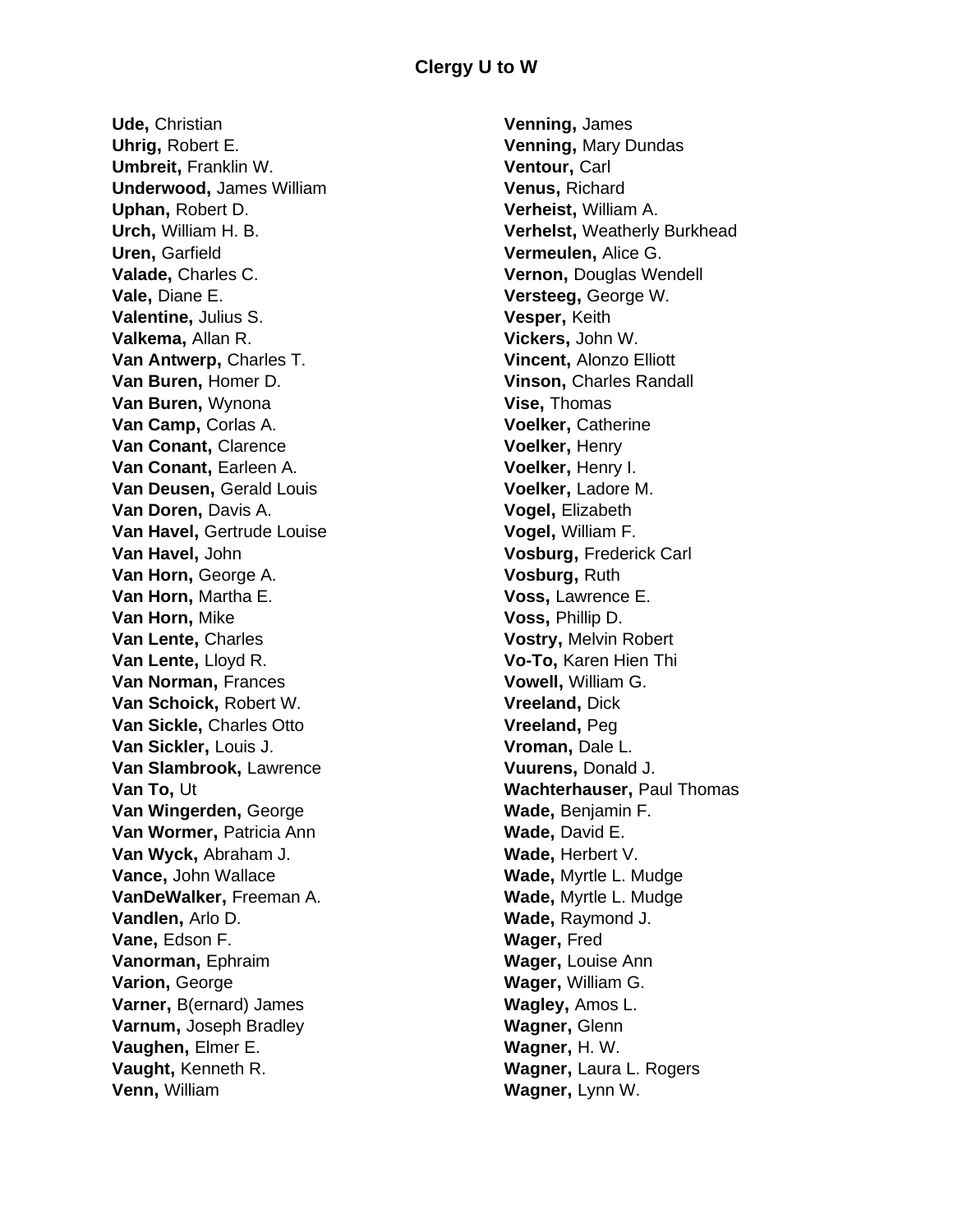**Wagner,** Rodney L. **Wagner,** William Henry **Wahlberg,** Edgar M. **Wahlberg,** Eunice Chamberlain **Wakefield,** Amos **Wakefield,** Cassius **Wakelin,** Elizabeth Bates **Wakelin,** Thomas **Walborn,** Carol S. **Walcott,** Daniel F. **Walden,** Ernest A. **Wales,** Elizabeth **Wales,** Gary **Wales,** James **Walker,** Ada **Walker,** Addie L. Lake **Walker,** Charlotte Marie Dobson **Walker,** Cora A. **Walker,** Donald J. **Walker,** Elizabeth A. **Walker,** Fletcher C. **Walker,** Fred I. **Walker,** Fred R. **Walker,** George A. **Walker,** Harry E. **Walker,** Hugh **Walker,** Ida **Walker,** James J. **Walker,** John L. **Walker,** Lloyd Garfield **Walker,** Melissa Allen **Walker,** Moriah Christine **Walker,** Quinton S. **Walker,** William H. **Wall,** John G. **Wallace,** Barbara A. **Wallace,** Betty **Wallace,** Daniel James **Wallace,** Isaac W. **Wallace,** John Richard **Wallace,** Joseph B. **Wallace,** Joyce E. **Wallace,** Mary Elizabeth Love **Wallace,** Minnie **Waller,** Judith M. **Wallis,** David Michael

**Wallis,** Iris **Wallis,** J. Harold **Walls,** Suzanne B. **Wallschlaeger,** Arno H. **Walmer,** Clarence W. **Walsworth,** Lowell F. **Walter,** Clifford E., Jr. **Walter,** Frederick Ernest **Walters,** E. E. **Walters,** John Robert **Walton,** Robert E. **Walton,** Seward Clyde **Waltz,** James **Walworth,** Maurice **Wangdahl,** Erland J. **Ward,** Dale Brice **Ward,** Duncan McGregor **Ward**, Eugenia Wells **Ward,** George F. **Ward,** Grover A. **Ward,** J. Lawrence **Ward,** Joan Petersen **Ward,** Kenneth **Ward,** Martha Sebekow **Ward,** Robert Paul **Ward,** William M. **Ware,** Francis William **Ware,** Maria **Ware,** Warren N. **Warmouth,** Donald L. **Warner,** Edward F. **Warner,** Ira David **Warner,** Jared **Warner,** Louise Converse **Warner,** Nancy **Warner,** Nancy Rogers **Warner,** Sarah Louisa Havens **Warner,** Silas P. **Warren,** Abel **Warren,** Edgar J. **Warren,** Eliza Barton **Warren,** Ellen **Warren,** Frederick W. **Warren,** Harvard James **Warren,** L. A. **Warren,** Lavinia L. Seaver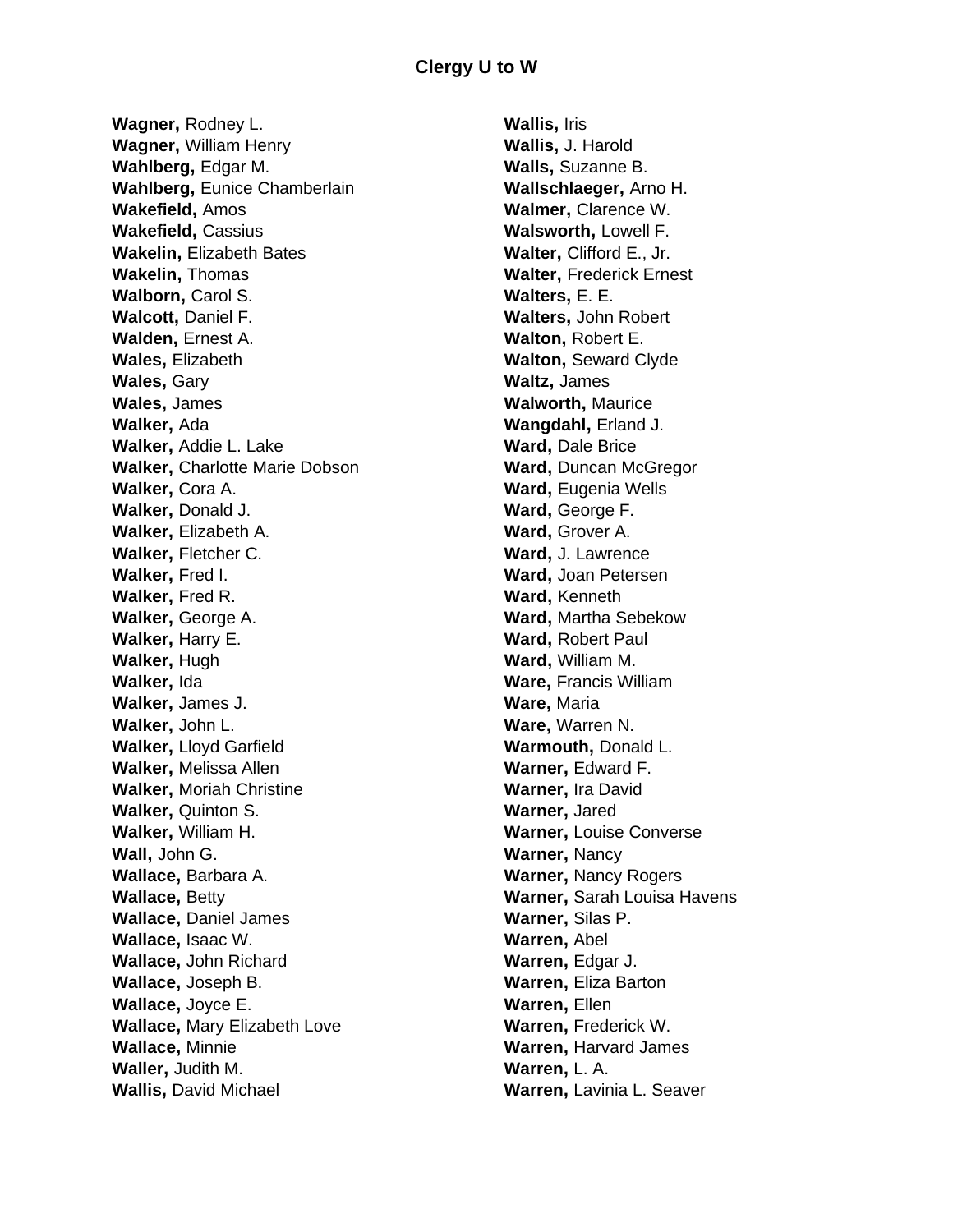**Warren,** Ruth I. Hancck **Warren,** Squire Ethan **Warrilow,** Arthur **Washburn,** Cleora A. Town **Washburn,** Grant A. **Washburn,** William Wallace **Waterhouse,** Laurence L. **Watkins,** Aaron A. **Watkins,** Bradley **Watkins,** Howard C. **Watkins,** Orlin D. **Watkins,** Violet Annette **Watson,** Carrie Theresa **Watson,** Florence **Watson,** James V. **Watson,** William H. C **Watson,** William Henry **Watt,** Arlene Thurber **Watt,** Robert Clyde **Watter,** David **Watters,** Alice L. **Watters,** Frank C. **Way,** Alfred F. **Way,** Eliza M. Lane **Way,** William Chittenden **Wearne,** Richard D. **Wearne,** Richard L. **Weaver,** Alice B. **Weaver,** David M. **Weaver,** Jonathan **Weaver,** Logan Alvah **Weaver,** William B. **Webb,** Warren S. **Webber,** C. C. **Webber,** Charles **Weber,** Frederick H. **Weber,** Katherine Green **Webster,** Brent L. **Webster,** James **Webster,** Roy **Webster,** Roy LaVere **Webster,** Victoria M. **Weeks,** Alan Wesley **Weeks,** Andrew **Weeks,** Cleyo Belle Barney **Weeks,** Genevieve

**Weeks,** George W. **Weeks,** Harry R. **Weeks,** Max D. **Weeks,** Monroe T., Sr. **Weeks,** Smith **Weemhoff,** Harold E., Jr. **Wegner,** Glenn **Wehner,** Paul **Wehrli,** Eric Godfrey **Weinberger,** Stephan **Weinert,** Arthur A. **Weinert,** Hilda Liesemer **Weir,** George Sutton **Weir,** Lottie S. **Weisel,** Paul **Weisennauer,** Charles J. **Weiss,** Adelheid **Weiss,** Edward **Weiss,** Edward C. **Weiss,** Edwin J. **Weiss,** Helen Artz **Weiss,** James Dewey **Weiss,** Raylene Jane Harper **Welbaum,** Barbara Ellen **Welch,** Bonnie **Welch,** Elizabeth Mary Rowley **Welch,** Karen A. **Welch,** Rollin C. **Weldon,** Ira T. **Wells,** Don A. **Welsh,** Gerald L. **Wenzel,** Stephen E. **Werbil,** Larry Jay **Werth,** Frederick W. **Werth,** Louise Packard **Wesbrook,** James H. **Wesley,** Arthur F. **Wesley,** John **Wesley,** Luisa Teresa Bissio **Wesley,** Susanna **Wessel,** Edythe Johnston **Wessel,** Grant H. **Wessman,** Robert L. **West,** Alva Hamilton **West,** Bertha M. **West,** Charles Henry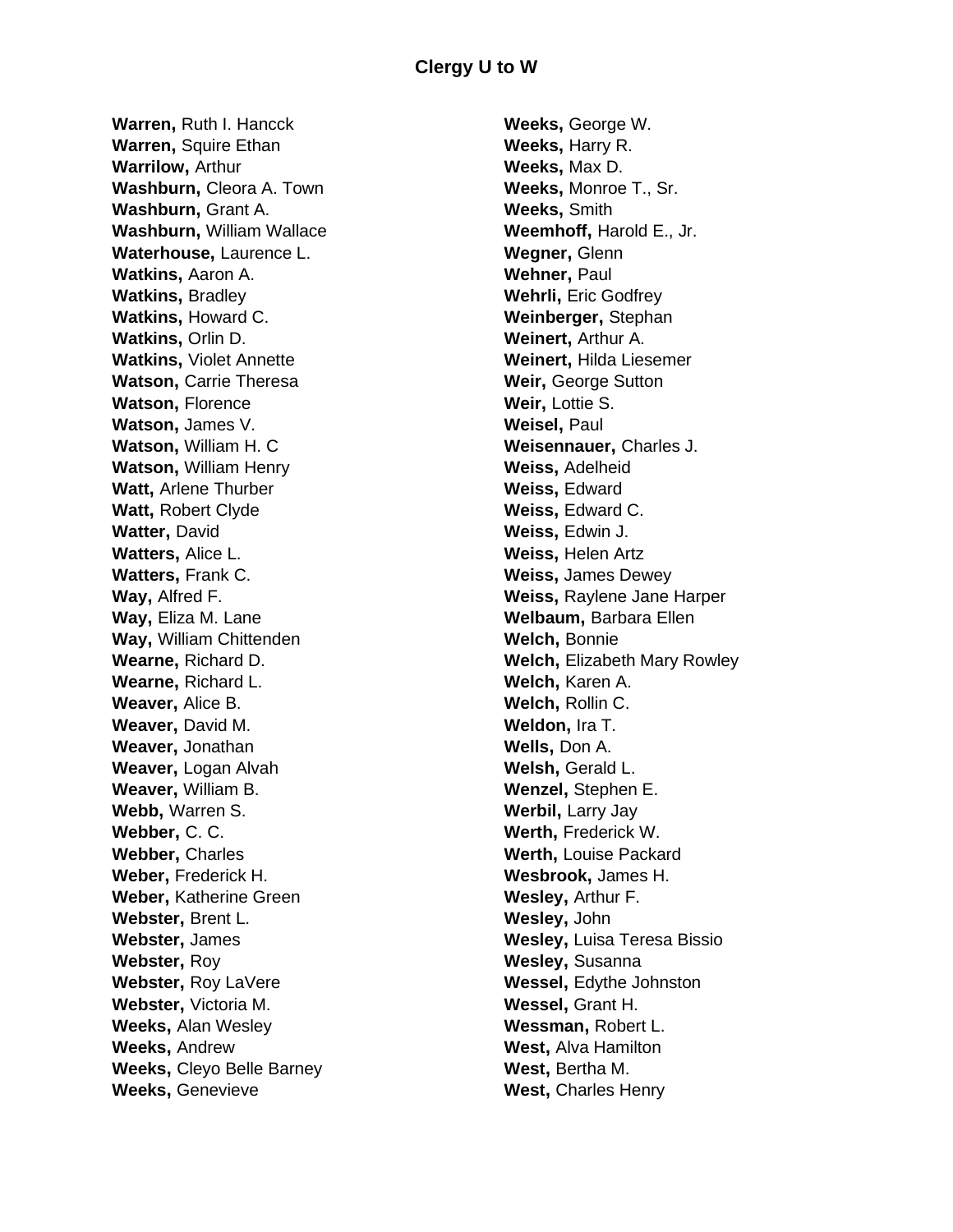**West,** Francis L. **West,** Julian **West,** Margaret Helen Rodgers **Westerman,** W. Scott Sr. **Westfall,** Corwin B. **Westfall,** Edith Christina **Westfall,** Helen L. **Westgate,** June Marie **Westlake,** Eli **Westlake,** Mary **Weston,** Nathan W. **Westphal,** Roy **Weyant,** James A. **Weyer,** Ronald W. **Whaley,** Benjamin C. **Whaley,** Vanessa Bond **Wheat,** Karen **Wheaton,** Cornelius **Wheaton,** Daniel **Wheeler,** Arthur J. **Wheeler,** Clark S. **Wheeler,** Myron **Whitcomb,** Alonzo **Whitcomb,** Elizabeth Sanford **Whitcomb,** Hannah Thorton **Whitcomb,** John G. **Whitcomb,** Mariah Anne **Whitcomb, Randy James Whitcomb,** Rebecca Glass **White, David Olney White,** Doris **White,** Florence **White,** G. Washington **White,** George Vernon **White,** Hartley G. **White,** Henry Sumner **White,** Hugh Clifford **White,** Ida Gummer **White,** Ira E. **White,** James E. **White,** James E. **White,** John W. **White,** Joshua **White,** Nancy Holmes H. **White,** Samuel Van Dorn **White,** Wallace A.

**White,** Woodie W. **Whited,** H. Vaughn **Whitehouse,** Grace May **Whitehouse,** William Whitcomb **Whitely,** Betty **Whitely,** Betty Stansfield **Whitely,** Duke **Whitely,** Theodore **Whiting,** Ann Greene **Whiting,** Herman R. **Whiting,** J. Lillian **Whiting,** Larry **Whitlock,** Bobby **Whitman,** Barnabas H. **Whitman,** Prentiss E. **Whitmore,** Charlotte **Whitmore,** John J. **Whitmore,** Orrin **Whitney,** Gillespie H. **Whitney,** Leroy M. **Whitney,** Luther Day **Whittemore,** Louis M. **Whittern,** C. Keith **Whittern,** Helen L. **Whyte,** Kenneth L. **Wiebe,** Ada Eckert **Wiest,** Peter **Wightman,** Allan M. **Wightman,** Galen E. **Wightman,** Ira R. A. **Wightman,** Raymond David **Wigle,** Eli **Wigle,** Joanna **Wigle,** Lemuel **Wik,** Lawrence Allen **Wik,** Terry **Wilcox,** Edward H. **Wilcox,** Edythe **Wilcox,** Grace Wallace **Wilcox,** Isaac **Wilcox,** Sarah J. **Wilder,** Brian **Wiley,** Thomas **Wiliford,** Lawrence J. **Wilke,** Jonathan **Wilkie,** Conrad Albert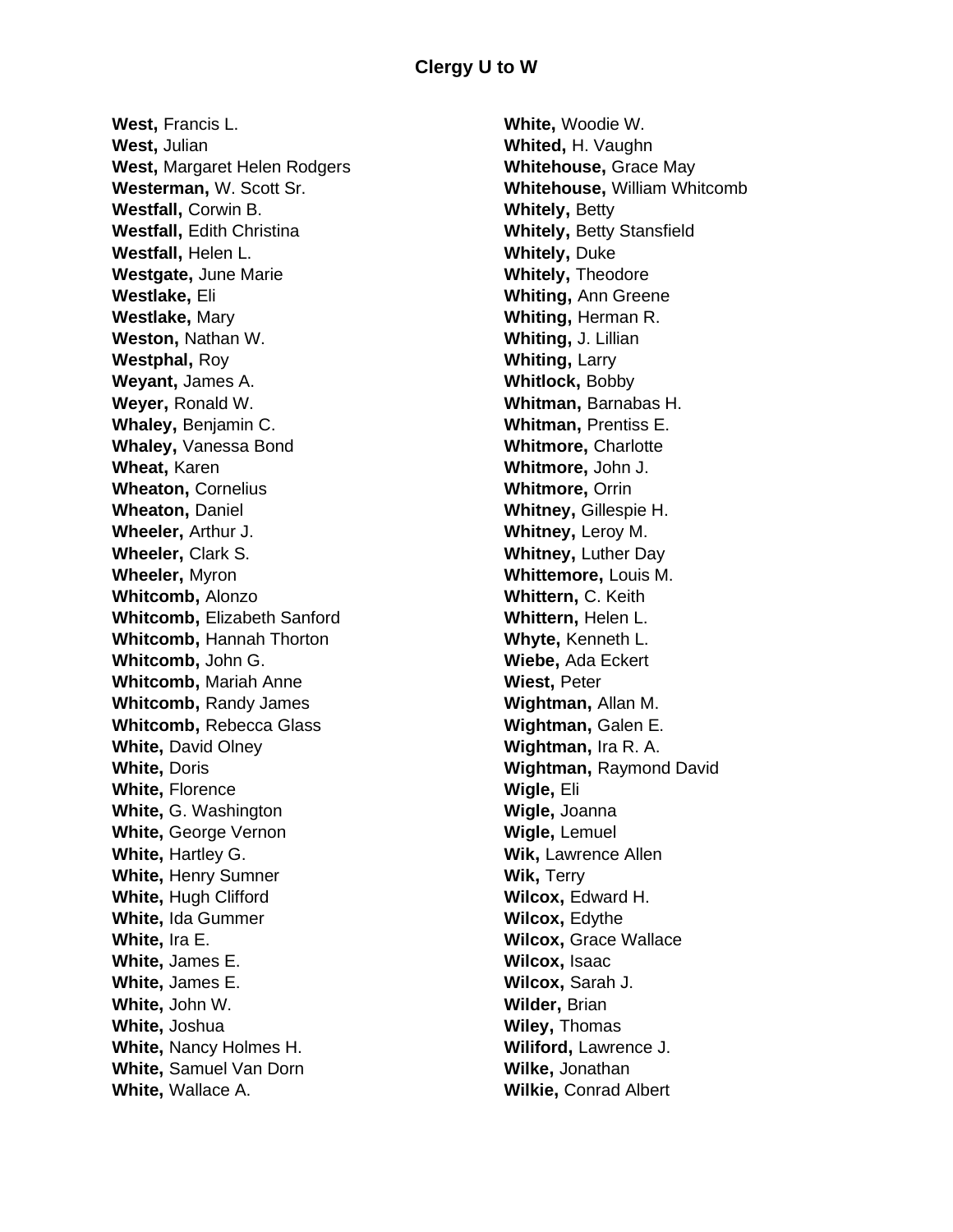**Wilkie,** Gerald G. **Wilkie,** Gertrude K. **Wilkinson,** Scott T. **Wilks,** Amy **Wilks,** Joseph P. **Will,** Mary Longstreet **Will,** William Watson **Willard,** Elisha **Willard,** Emma J. **Willard,** Gertrude Wilhelmina Bade **Willard,** Murray H. **Willer,** Wayne **William,** Bryan K. **William,** Melvin G. **Williams,** Amos A. **Williams,** Andrea M. **Williams,** Arthur S. **Williams,** Chuck **Williams,** Cora Merriwether **Williams,** Ellen Louise **Williams**, Ethling Ivy **Williams,** Gary A. **Williams,** Hannah **Williams,** Ina Elizabeth Rowe (Trethaway) **Williams,** J. W. **Williams,** Jeff **Williams,** Jeremy **Williams,** John Harris **Williams,** Kay **Williams,** Louis Jane **Williams,** Maria **Williams,** Melvin Garfield **Williams,** Myron K. **Williams,** Nolan R. **Williams,** Patti **Williams,** Richard **Williams,** Richard C. G. **Williams,** Robert Gene **Williams,** Samuel R. **Williams,** Tamara **Williams,** W. Leslie **Williams,** Wilbur A. **Williams,** William Hazaiah S. **Willits,** Caroline T. (Phena Mason) **Willits,** Carrie **Willits,** James J.

**Willits,** Oscar W. **Willits,** Phena Mason **Willobee,** Sondra Blanche **Willoughby,** Leon E. **Willoughby,** Mary Barber **Willoughby,** Robert E. **Wills,** David H. F. **Willson,** Edward R. **Willson,** Nellie N. **Wilsey,** Almy A. **Wilsey,** Marsenus Benson **Wilson,** Andrew William **Wilson,** Anna Jane **Wilson,** Blanche Howell **Wilson,** C. Warren **Wilson,** Carl B. **Wilson,** E(dgar) Bruce **Wilson,** Eliza Bourns **Wilson,** Elizabeth D. **Wilson,** Francis E. **Wilson,** George **Wilson,** Isaiah **Wilson,** James W. **Wilson,** John **Wilson,** John M. **Wilson,** Joseph B. **Wilson,** Kate McCleary **Wilson,** Leta **Wilson,** Richard D. **Wilson,** Richard M. **Wilson,** Samuel S. **Wiltse,** E. William **Windrem,** Samuel **Winegar,** Donald S. **Winegarden,** Leona M. **Wingard,** George F. **Wingate,** Larry A. **Wingeier,** Douglas **Winn,** Marion **Winn,** Minnie **Winn,** Ralph E. **Winslow,** David Allen **Winter,** Ferdinand J. **Winters,** August **Winton,** Libbie W. McCollum **Winton,** Orton F.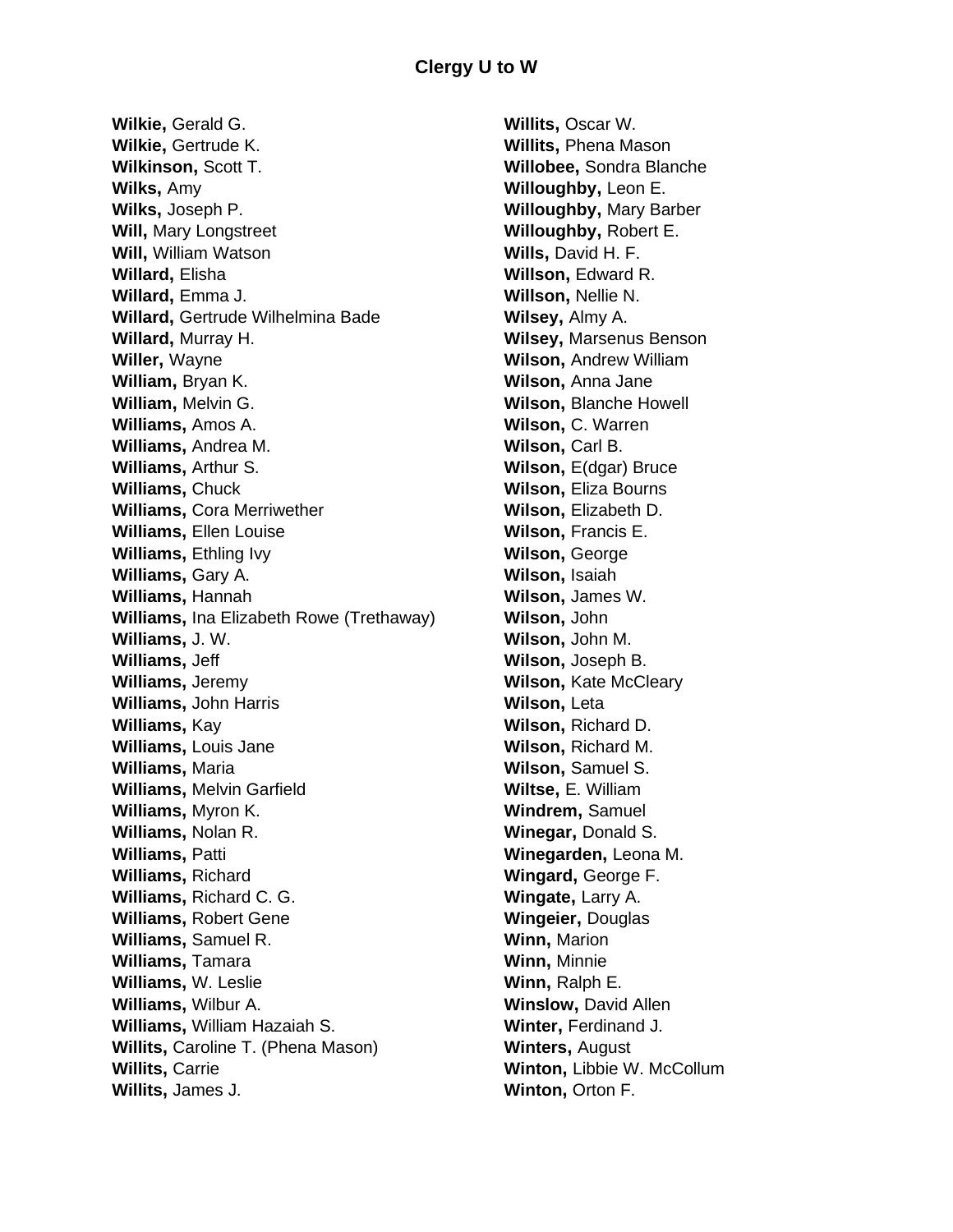**Wipp,** Ethel Mary Newberg **Wipp,** Konstantin **Wise,** Maurice **Wissman,** Karen **Withey,** James E. **Withey,** Minnie A. Frost **Withey,** Sarah L. Gazlay **Witmer,** Ralph P. **Wittbrodt,** Donald A. **Wittbrodt,** Mary M. **Wittrup,** Allen E. **Wittrup,** Roger G. **Wohlford,** Tim **Wojewski,** Vickie **Wolf,** Claire **Wolfe,** Charles F. **Wolfe,** Fred J. **Wolfe,** Frederic F. **Wolfe,** Gregory R. **Wolfe,** Harriette Maxam **Wolfe,** Robert L. **Wolfgram,** Karen **Wolverton,** Bernice **Wolverton,** Lucy E. **Wolverton,** Merle F. **Won,** Chong Youb **Wong,** Hoon Hee **Wood,** Alva B. **Wood,** Andrew A. **Wood,** Ernest W. **Wood,** Ervilla Hollister **Wood,** Ethel M. **Wood,** Ethel May **Wood,** Eunice B. **Wood,** Georgene **Wood,** Gordon M. **Wood,** Gregory **Wood,** Ira Leslie **Wood,** Joseph **Wood,** Larry **Wood,** Laura Banks **Wood,** Richard James **Wood,** Thomas J. **Wood,** William D. **Woodard,** David C. **Woodard,** Stephen Crawford

**Woodford,** Steven L. **Woodhams,** Nettie F. **Woodhams,** Roland **Woodring,** Robert G. **Woodruff,** Ferris H. **Woodruff,** Janet Sloan **Woodrum,** Lon R. **Woods,** Robin **Woodside,** Kenneth B. **Woodward,** Joseph R. Jr. **Woodward,** Leon F. **Woolley,** Marsha Marie **Woolum,** Donald **Woomer,** George Q. **Woomer,** Nancy Jane **Woomer,** Ruth E. Nixon **Wooten,** James Ralph **Wooten,** Lotta **Word,** Susan Jo-Arnold **Worgess,** Margaret Archer **Worgess,** Robert M. **Wormley-Daniels,** Bernadine **Worth,** Alice E. **Worth,** John Wesley Hampton **Worth,** Lawrence **Worth,** W(illiam) Frederick **Worthington,** Henry **Wortley,** Ann **Wortley,** Eliza **Wortley,** Jacob C. **Woycik,** Nancy Ann Schoo **Woycik,** Timothy S. **Wright,** Allie Burrier **Wright,** Catherine **Wright,** Charlotte Ann **Wright,** Frank G. **Wright,** George E. **Wright,** George Wesley **Wright,** Hanford Douglas **Wright,** Henry William **Wright,** James W. **Wright,** Jeff **Wright,** John **Wright,** Julia A. Wigle **Wright,** Mary E. Spencer **Wright,** Nancy B.